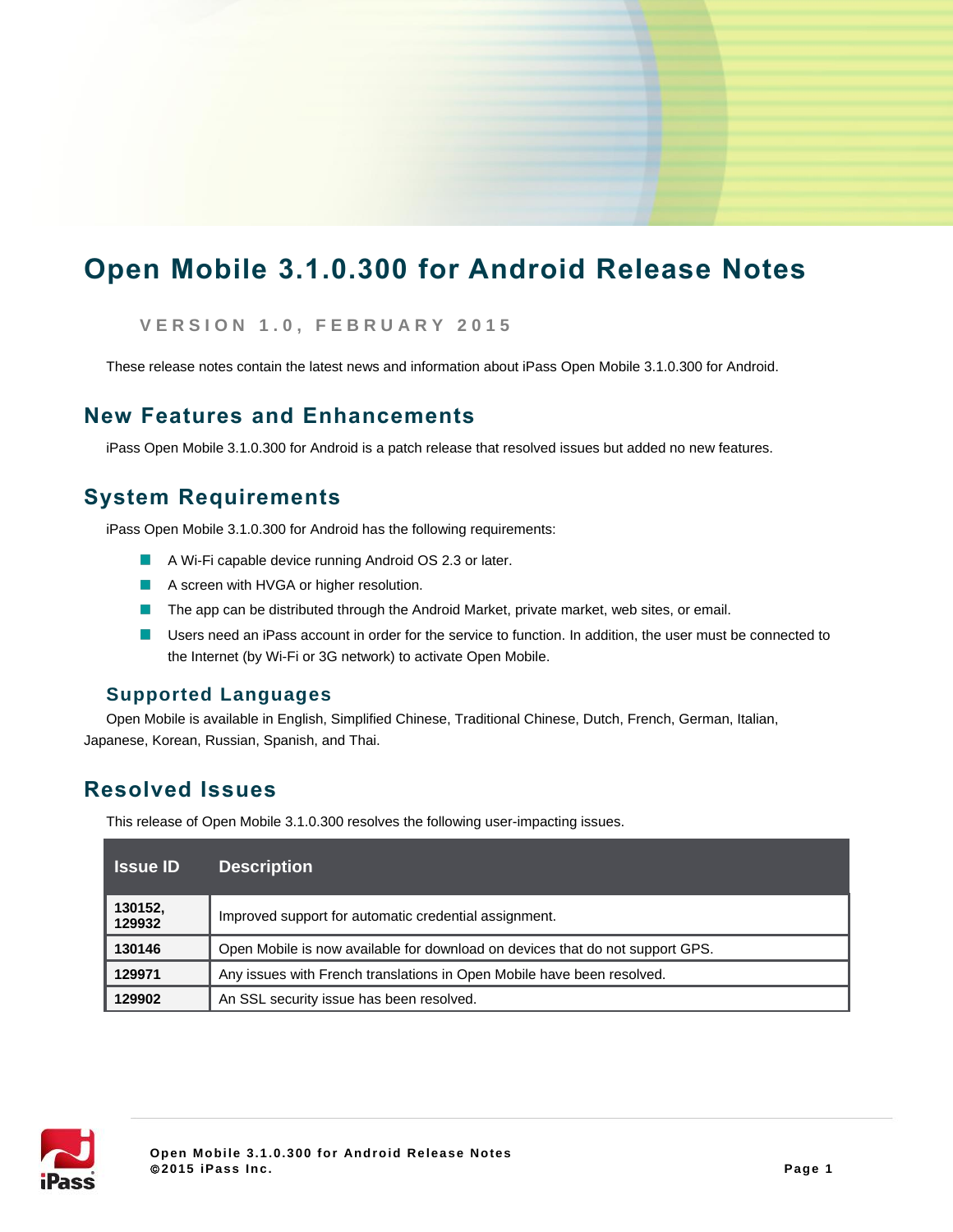## **Known Limitations**

| <b>Issue ID</b> | <b>Description</b>                                                                                                                                                                                                                                                                                                                                                                                                                                                                                                                                                                                                                                                    |
|-----------------|-----------------------------------------------------------------------------------------------------------------------------------------------------------------------------------------------------------------------------------------------------------------------------------------------------------------------------------------------------------------------------------------------------------------------------------------------------------------------------------------------------------------------------------------------------------------------------------------------------------------------------------------------------------------------|
| 125217          | Galaxy Note II devices, when paired with the Android 4.3 operating system, create conditions<br>where the Open Mobile Speed Test may not function properly. (This issue may also affect other<br>Samsung devices.)                                                                                                                                                                                                                                                                                                                                                                                                                                                    |
| 123566          | By design, if auto-connect is disabled, the user will not be able to use the device's native Wi-Fi<br>manager to automatically log in to an iPass hotspot. They will have to connect through Open<br>Mobile.                                                                                                                                                                                                                                                                                                                                                                                                                                                          |
| 122924          | Users may not be able to utilize the search feature in the Hotspot Finder if their device is running<br>on any version of Android prior to Gingerbread.                                                                                                                                                                                                                                                                                                                                                                                                                                                                                                               |
| 119967          | If the user connects to a browser-based network with a very low signal strength, the SQM record<br>may show multiple connect and disconnect records due to a limitation in the Android OS.                                                                                                                                                                                                                                                                                                                                                                                                                                                                            |
| 119086          | On some devices (such as the HTC Desire S and HTC Glacier), due to the manufacturer's<br>implementation of Android OS, Open Mobile will be unable to process security certificates for<br>OCR.                                                                                                                                                                                                                                                                                                                                                                                                                                                                        |
| 118055          | After the user enters an invalid 802.1x network credential, an invalid credential error message is<br>displayed. If the user re-enters the correct credentials, Open Mobile may still display an invalid<br>credential error message. This is a limitation of the authentication process on some routers. The<br>user may connect successfully after waiting at least 60 seconds after the initial error to re-enter<br>credentials.                                                                                                                                                                                                                                  |
| 116807          | Prior to the release of Android 4.0, Open Mobile has been acting as de facto Wi-Fi Manager<br>handling connections without needing much user interaction. Starting in Android 4.0, Android will<br>display the message Sign in to Wi-Fi network in the notification bar, whenever the device has<br>connected to a walled garden network. If the user responds to this notification, the browser is<br>launched to handle Web authentication. Even with Open Mobile installed, this notification cannot<br>be suppressed because the Android 4.0 OS behaves differently than earlier versions. This impact<br>to Open Mobile behavior is cosmetic and may be ignored. |
| 116792          | In some cases, on the Samsung Galaxy S2, device, on a bundled APK will not show the correct<br>branded Launcher icon. However, after installation, the correct Launcher icon is installed and<br>displays correctly.                                                                                                                                                                                                                                                                                                                                                                                                                                                  |
| 116169          | By design, activation with the profile finder is not backwardly compatible with cross-class profile<br>use. For example, if a WiFiMobilize profile is marked as favorite, and on providing a different<br>platform Profile ID, Open Mobile will retrieve the WiFiMobilize favorite profile.                                                                                                                                                                                                                                                                                                                                                                           |

## **Known Issues**

iPass Open Mobile 3.1.0.300 for Android has the following known issues:

| <b>Issue ID</b> | <b>Description</b>                                                                                                                                                                                                                                                                                                                                                                                                                                      |
|-----------------|---------------------------------------------------------------------------------------------------------------------------------------------------------------------------------------------------------------------------------------------------------------------------------------------------------------------------------------------------------------------------------------------------------------------------------------------------------|
| 116605          | In some cases, Android 4.0 devices may loop in the presence of access points with a non-<br>effective DHCP server. When this occurs, an Open Mobile connection attempt can continue for<br>up to 2 minutes while reporting "Connecting". The user may intervene at any time to either<br>disconnect from the malfunctioning network or initiate a connection to another available network.<br>Device connectivity is not disrupted during these events. |